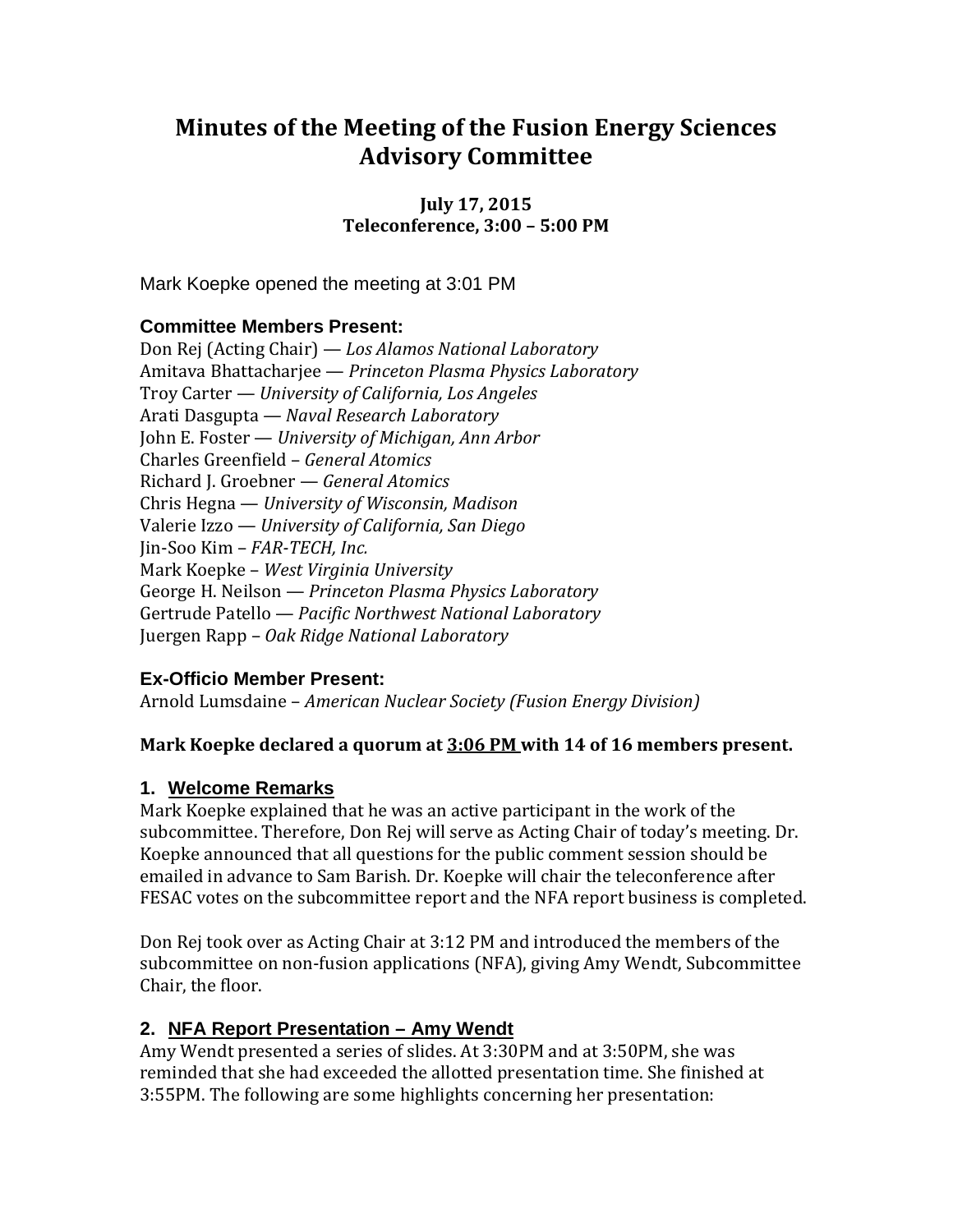- The subcommittee members represent a broad cross section of research directly and indirectly related to FES.
- Charge to FESAC: This report is a response to a congressional request and covers technological areas as well as scientific areas.
- The subcommittee used Google Survey to solicit input from the community, and more than 100 responses were received.
- A brief discussion of economic impact is in the second appendix.
- There is a top-ten list of topical themes for applications.
- Anti-matter rocket research is still under-developed.
- Economic impact: This is not a comprehensive list, but a sample to get a sense of the magnitude of the impact.

# **3. Questions and Comments**

At 3:58 PM, Don Rej announced that there will be two rounds of comments from the FESAC members. The first round will be for clarifying questions only. The second round will be for comments. He reminded the group to be concise and to focus on questions pertaining to the questioner's criteria for approval of the report.

# **Round 1: Questions**

- *Amitava Bhattacharjee:* (1) Pat Dehmer's letter says that the report should consider contributions to scientific discovery and technological applications, but the report has little about scientific discovery and connections to other fields. I refer to discoveries in the early years of plasma science and fusion about solitons and chaos theory, which have had widespread impact in other areas. Curtis Callen, a high-energy scientist at Princeton University, when he talked with us about HEP benefits, mentioned solitons. Also, dusty plasmas have had impact on condensed matter physics.
- *Amy Wendt:* I take that as a comment rather than a question.
- *Amitava Bhattarcharjee:* My question is why was this excluded?
- *Amy Wendt:* It was omission, not exclusion. Mark Koepke directed us to focus on current and recent research.
- *Mark Koepke:* There was a focus on recent work rather than on the distant past.
- *Amitava Bhattacharjee:* (2) In the Executive Summary about specific findings, you mention that economic impacts have not been assessed. I concur with this statement. It would be good if this report also said that we have not communicated all the good things that plasma science has contributed to so they can be taken advantage of by other fields.
- *Don Rej:* I would like to move on. Amitava and others will have an opportunity to provide comments during the second round.
- *Troy Carter:* You sent out a survey, but I did not get a request to respond. LAPD got comments in, but did you get a breadth of responses?
- *Amy Wendt:* If we missed people, we did it inadvertently and equally across categories. Surveying was done on a short time frame, and we did our best.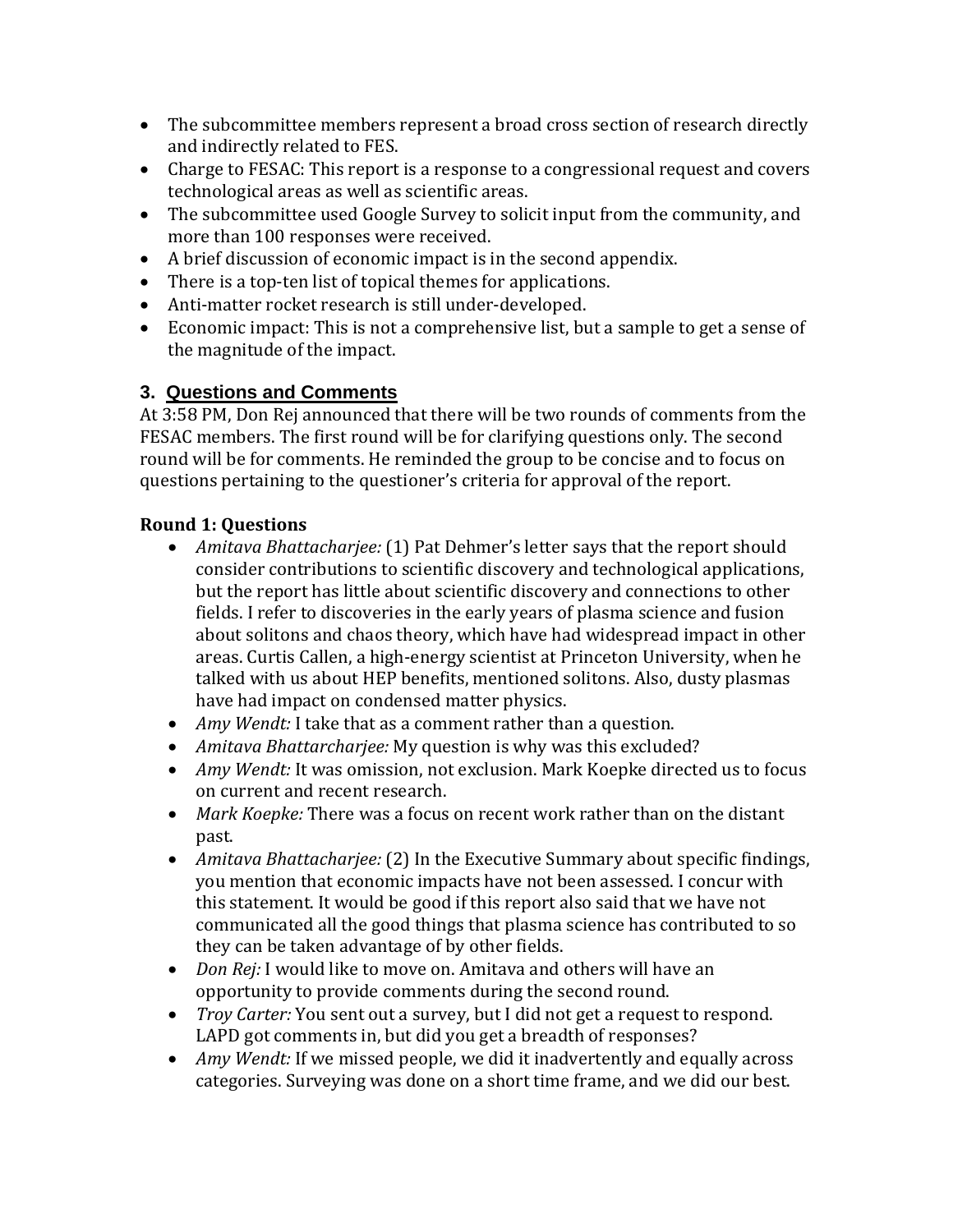- *Charles Greenfield:* (1) First comment: I was surprised not to see APS-DPP and UFA mailing lists being used. Some areas are missing from the report. You did a good job trying to get input. Question: In the report you make it clear that economic impact is based on some older and outdated and, in some cases, questionable data. It is better to leave this out and show no data than to show questionable data.
- *Amy Wendt:* We considered the data not to be questionable, but that the numbers were adjusted for the time period measured. I don't consider any of these numbers unreliable, so I am comfortable including this in the report. The Subcommittee did discuss that the economic impact is considerable and whether this should be communicated.
- *Charles Greenfield:* I agree with the point and with making it, but the way it is worded in the report sheds some doubt on the numbers. (2) Second comment: Did the subcommittee consider the potential for spinoffs from future planned devices, such as ITER?
- *Amy Wendt:* We were advised not to speculate about future applications.
- *Arati Dasgupta (joined the call at 4:10 PM):* I was also surprised not to receive the survey.
- *Jin-Soo Kim:* I also did not get a survey request, nor did anyone else at my company. We could add some items to the fundamental science area.
- *Hutch Neilson:* The subcommittee did a great job.
- *Richard Groebner:* No questions.
- *Chris Hegna:* All my questions have been addressed.
- Valerie Izzo: No questions.
- *Gertrude Patello:* The charge didn't ask for economic data. Why was this included?
- *Amy Wendt:* The suggestion to include economic data came out of the Subcommittee's discussion. I forget who on the subcommittee suggested including this economic impact.
- *Philip Efthimion:* It was included so that Congress could get an appreciation for the impact of all this work.
- *Gertrude Patello:* What do the numbers represent?
- *Philip Efthimion:* The level of economic activity and the impact to the country and to national security. Congress wants to know that they are getting a return on their investment, even while they wait for fusion energy.
- *Gertrude Patello:* I am still confused about the numbers and what they mean specifically.
- *Philip Efthimion:* The numbers all come from a National Academy report.
- *Juergen Rapp:* No comments.
- *Arnold Lunsdaine:* No specific questions.
- *Don Rej:* No questions

# **Round 2: Comments**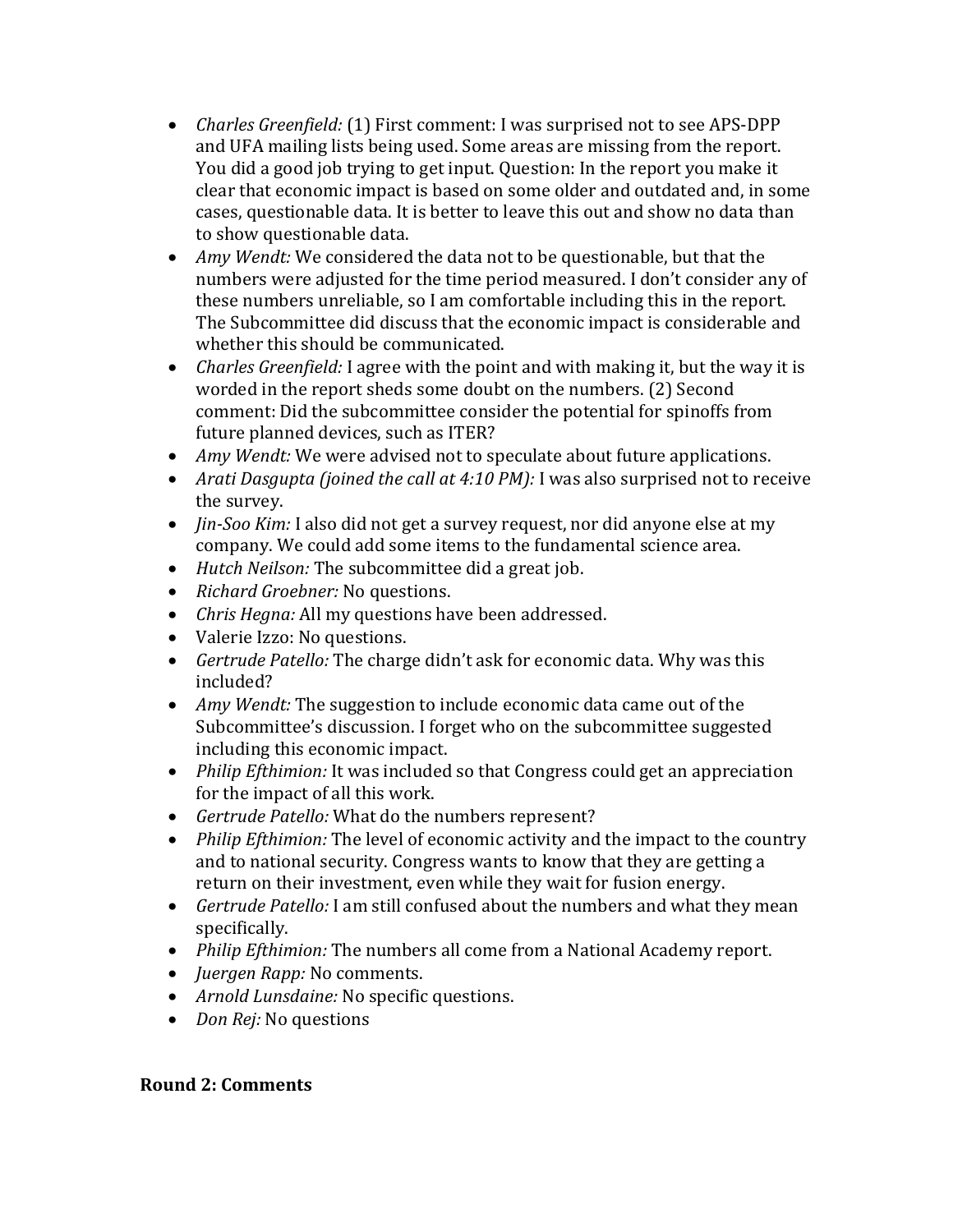At 4:15 PM, Don Rej opened the second round of comments and asked the committee members to be succinct in stating his/her criteria for acceptability of the report.

- *Troy Carter:* (1) I am not a fan of Page 8, slide 2 because this list is not comprehensive. I suggest changing the wording to "processes are wideranging" and include specific examples. (2) The report cites four examples of specific applications, but these are not necessarily the key areas. (3) Focus the report more on technological and societal impact, rather than on other fields of study. I agreed with the space and astro section, but it is too focused on space weather. Was this done intentionally to resonate with the core audience? But there is another target audience (such as DOE leadership), who should know, for example, about gyrokinetics used to simulate momentum transfer in accretion disks and also about collisionless shocks. The report is too focused on technological and societal impact.
- *Arati Dasgupta:* (1) The report mentions computational work for fusion development work, but there is no mention of code development and validation for other areas. (2) There is no mention of atomic physics, which has been useful. The 2009 ReNeW report talked a lot about codes that have been developed, e.g., for high-Z atomic physics.
- *Amy Wendt:* The subject of computational tools is not my area of expertise.
- *Christopher Keane:* In the HEDLP part, I included a short paragraph about computational tools. It is on the WARP code. This could be moved elsewhere in the text to better emphasize this point.
- *Charles Greenfield:* Question for Mark Koepke: I have some minor wording change suggestions and typos. Could those be considered?
- *Mark Koepke:* Yes.
- *Charles Greenfield:* The discussion about economic impact has made me more concerned. It is fine to make this point. But the numbers come from different sources, and the sources need to be cited specifically.
- *Richard Groebner:* It was refreshing to read this report, to see that the work we are doing indeed has spin-off in different directions. I caught some typos. About economic impact: I found this impressive. It was not called for in the charge. Congress will be happy to see this. The question is whether inflated claims are being made. The report needs to back this up. Put in the original sources. How much can FES take credit for? Can we say that FES programs have funded themselves?
- *Chris Hegna:* No comments.
- *Valerie Izzo:* My comments are mostly minor wording things. In the beginning of the Executive Summary, the word "unparalleled" is used—is this justified? I think it is questionable.
- *Jin-Soo Kim:* We can highlight that fusion is a necessary part of these other fields. The report says that it "contributed," but I would like to note the necessity of plasma science in these contributions to other fields. The data are from 2004—can that be improved? The Table of Contents says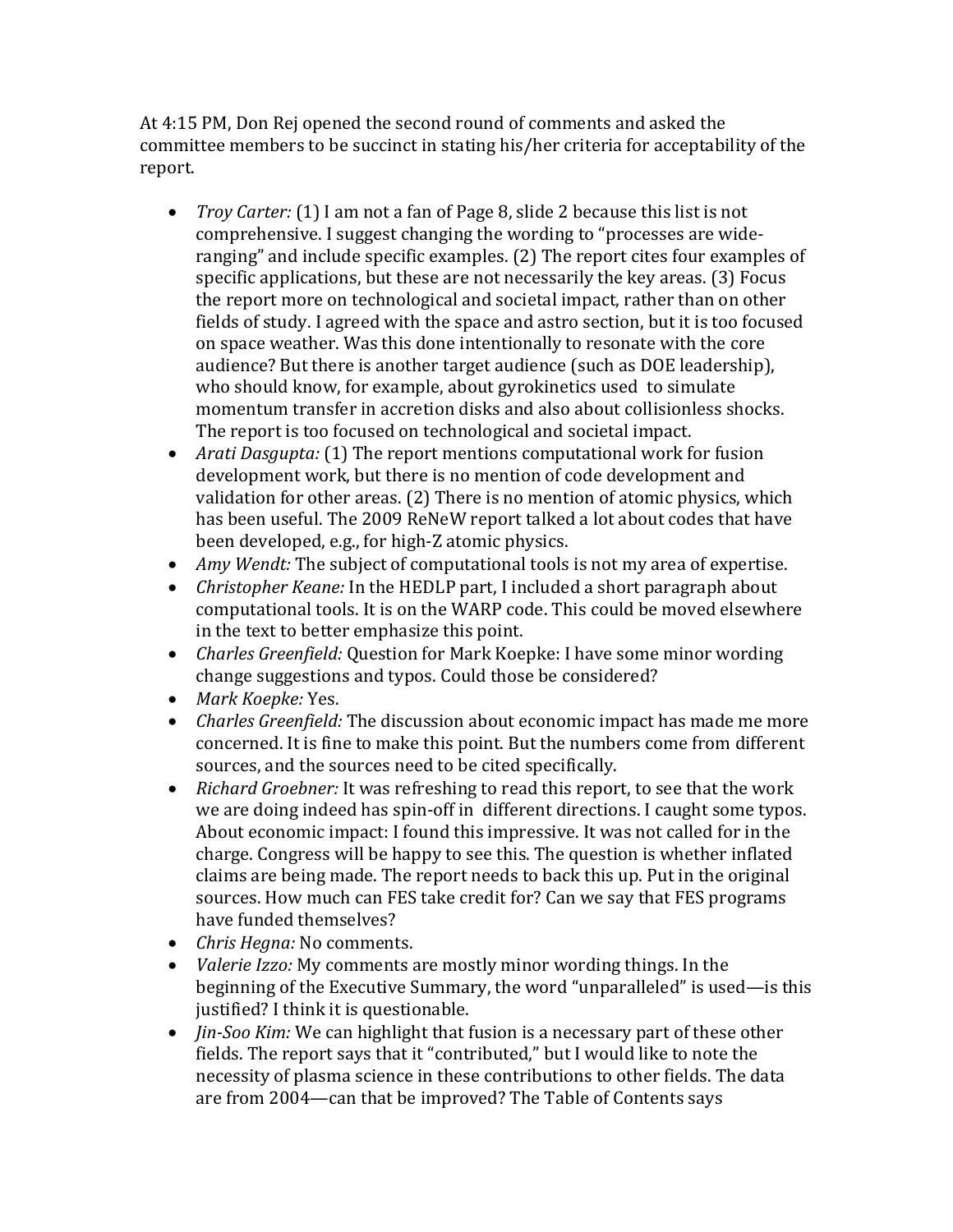applications are by category; the list on page 2 and page 3 is confusing. Use a table. The table on page 30 should be from that category, but it actually contains a mixture of categories.

- *Hutch Neilson:* Very good report. I am not sure why it was requested or who will use it. If its purpose is to document that FES research has near-term impact and that Congress is getting something for their investment, it is a good report. If its purpose is to document the richness of plasma science, then it does that as well. Things could be added, but I think this more than meets the good-enough test. I support the report as written. If you want to eliminate the economic impact statement, I could agree.
- *Gertrude Patello:* I can answer Jin-Soo Kim's question. I have already sent editorial questions to Mark Koepke last week. The problem with the word "categories" is that they are first called "areas," then they are called "categories." Then there are also "categories" of applications. This is confusing.
- *Jin-Soo Kim:* Exactly my point!
- *Gertrude Patello:* I am not in favor of including the economic impact data, but it would not prevent me from approving the report. I have no idea whether these numbers are considered by others, e.g., Congress, as large or small. I have doubts and would not include them, but I would not hold up approval of the report for that reason.
- *Juergen Rapp:* Overall, this is a good report. It was interesting for me to read it. No comments.
- *Arnold Lumsdaine:* I second what Hutch had to say.
- *Amitava Bhattacharjee:* Will the report have a recommendation section? Technological applications have been covered very well. My reservations about science were already mentioned. Are we communicating things well enough? Recommendations would be helpful and are not excluded by the charge.
- Amy Wendt: The charge did not call for recommendations. We discussed whether to include them, e.g., calling for a study of the economic impact. We decided it was beyond the charge.
- *Amitava Bhattacharjee:* If the charge does not forbid including recommendations, why not take the opportunity? To explore recommendations for interdisciplinary connections would be attractive to young scientists. Such recommendations would prompt DOE to promote this and make management decisions.
- *Christopher Keane:* We did discuss this, but we thought recommendations were beyond our scope.
- *Don Rej:* The report has a lot of information. If parts of the community were excluded from the initial survey, it does not seem to have affected the content. Troy Carter's comment about a wording change is appropriate. Maybe the report should highlight the example given by Christopher Keane. This report is different from the HEP one-pagers because this report is more than societal benefit, as mentioned by Amitava Bhattacharjee (and the HEP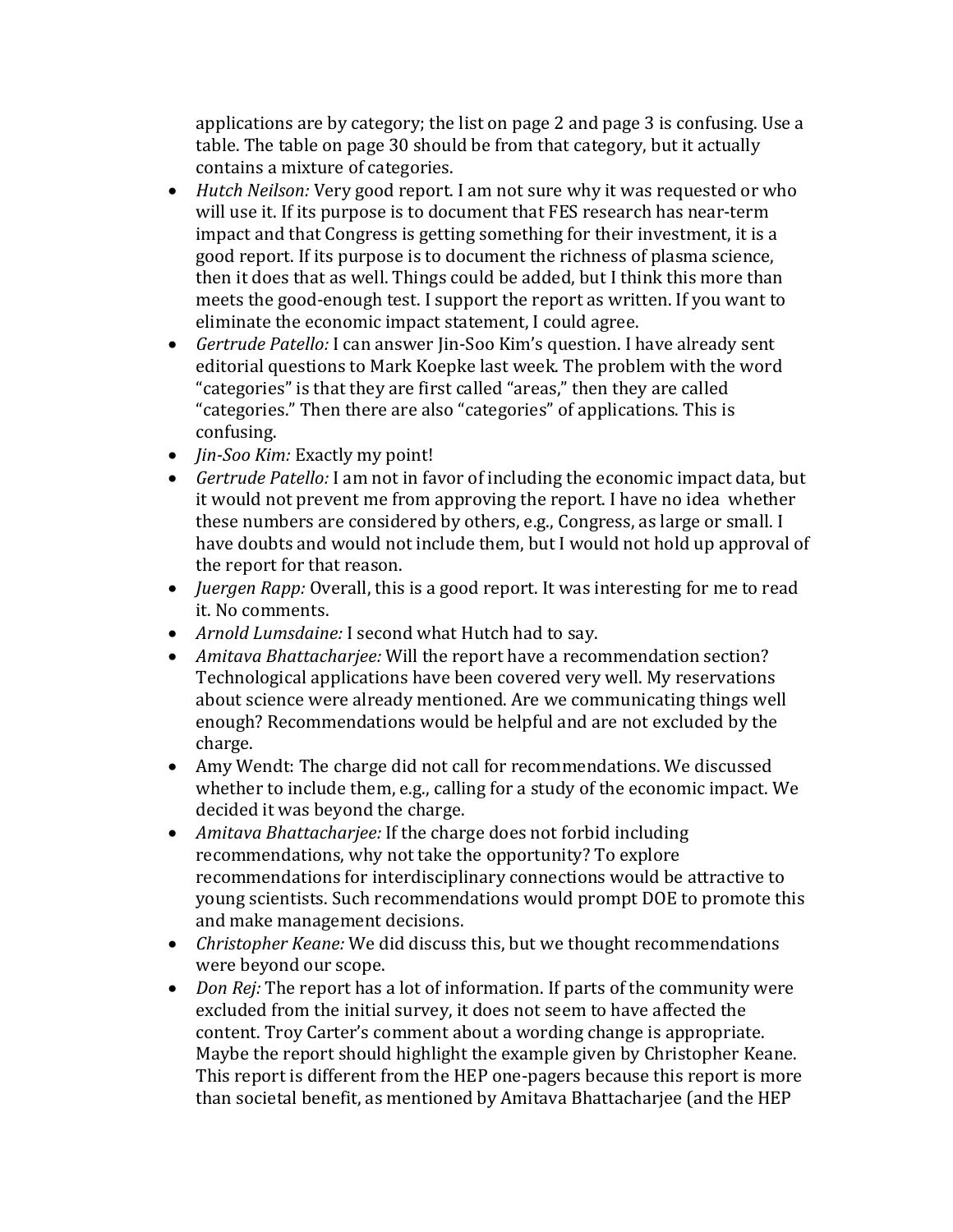example by Christopher Keane) -- high-gradient accelerators, astrophysics, positron spectroscopy, semiconductor etching. It is important to add references to substantiate assertions. We need to be very careful in attributions—how to denote credit if plasma scientists funded by FES have contributed significantly. The chemical engineers did a fantastic job with using plasma physics to improve processing before plasma physicists inspired by DOE funding started helping out. In the semiconductor industry, the development of high-density, low frequency RF stable plasmas was critical to getting high throughput for 40-cm wafer yield. But be careful to recognize the wider community to which the activities in our portfolio have contributed. Another thing is to highlight workforce development—for discovery science, medicine, and semiconductors. Appendix B is very complicated (the statement about "disentangling FES share" brings it out very clearly—put that statement right up front and make it clear so our critics do not do so); or get more quantitative data, but that is a big job and I agree with Hutch Neilson that the report is good enough. The introductory material that describes the FES portfolio helps, but scale it back significantly. The audience is Congress, and they want to see the impacts. My challenge to the subcommittee is that you have the content. I like the top ten list on slide 7, but what is the home-run example where there has been a success, in societal benefit and contributions to other fields, like astro and heliophysics? Find the big home-run examples. Also in materials: Quantum-dot work is quite nice (U. Minnesota, EFRC—supported by BES, but does beautiful work in high efficiency solar cells). Take the template that Mark Koepke showed us at the beginning of this meeting and reproduce it for societal benefit and contributions to other fields. I noticed in the survey--more so than in the report--that there are many future-looking things, rather than what we did: I noticed the abundance of language like "could," "being developed," etc. But what crossed home plate? The accomplishments in Section 3.7 are very good. I am okay with future-looking material, but make sure it can be accomplished on the timescale of Congress. Be careful that the portrayal of technological elements do not come out as hype. I vote for eliminating economic impact for the reasons already stated—it is okay to refer to a National Academy study, but don't include the table of Appendix B. It could be used against the good things in the report. On page 18, there are comments about low-temperature plasma research having fragmented support and being a victim of its interdisciplinary nature. I would leave this out because the charge does not ask for root causes, so we should focus on the evidence of impact instead.

#### **Summary of comments:**

*Don Rej:* I suggest we get to a point of approval with editing. My synopsis of the comments is as follows:

- Include the time period for accomplishments.
- Scale back on the program description.
- Remove the last paragraph on page 18.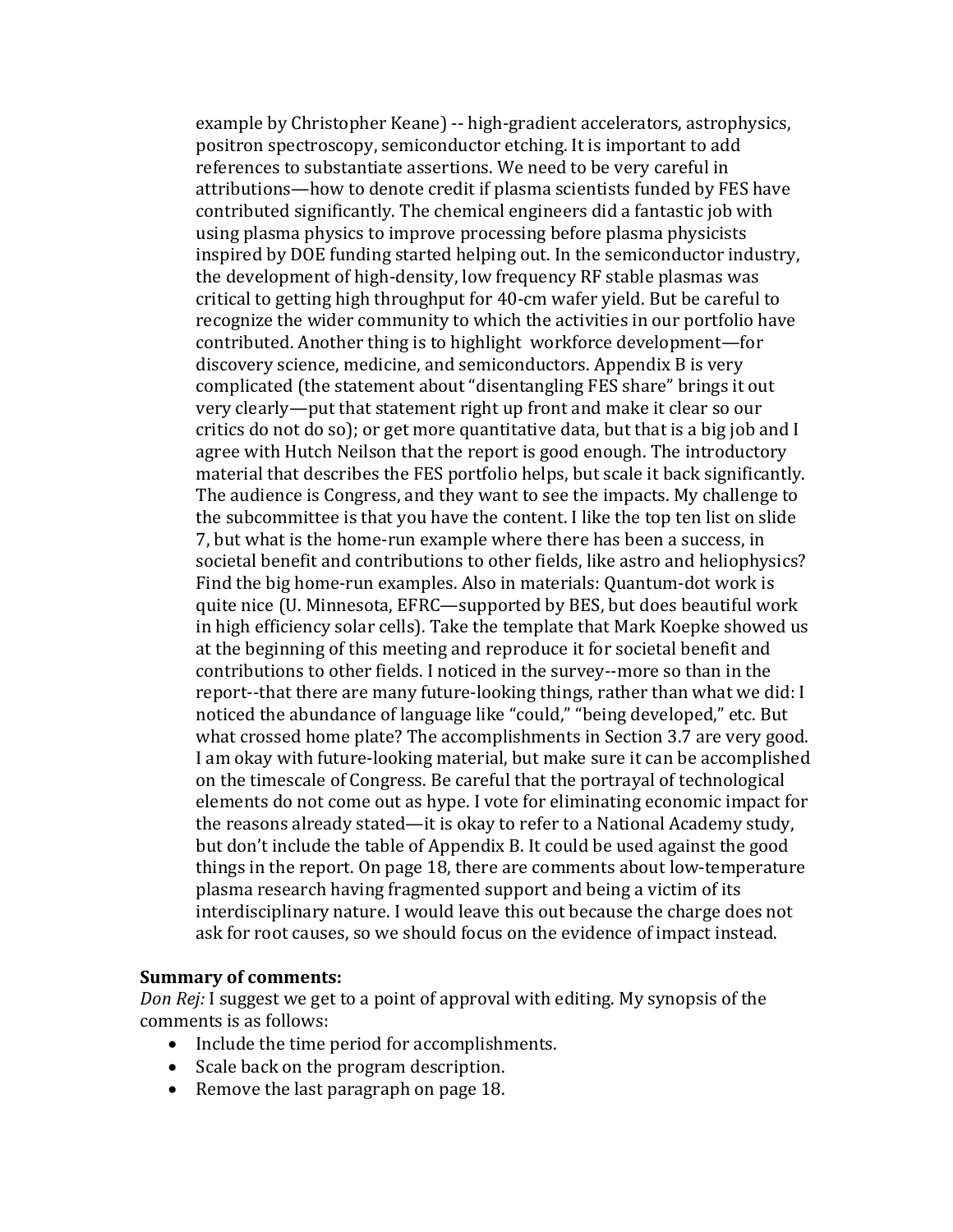- Remove economic impact.
- Yes, there were omissions. But is what is there enough? There were many responses.
- Make sure impacts on other scientific disciplines are clear, especially computation.
- Avoid hype.
- Add the table that Mark Koepke gave us from HEP for a list of "home runs", linked to the top-ten list.
- Make sure we recognize up-front contributions from non-FES programs, which were enhanced and enriched by FES scientists.

#### **Discussion and Vote on the Report of the SNFA:**

- *Amitava Bhattacharjee:* I vote to approve with edits. A specific suggestion is that it would be good to include a timeline. Please also include the two specific discoveries of solitons and transition to chaos. This is where plasma physics made an indelible impact on physics. These led to numerous prizes. The decision of the subcommittee to focus on more recent things is great, but please include just a couple of sentences to put this in context. It is important to do this.
- *Don Rej:* So something like a front piece about the FES storied history dating back to solitons and chaos transition.
- *Mark Koepke:* I can help Amitava Bhattacharjee write that.
- *Troy Carter:* I approve with edits. Your summary was adequate.
- *Arati Dasgupta:* I approve with edits. Also, please include the Christopher Keane comment about computations.
- *Chuck Greenfield:* I approve with the edits you proposed. However, I am reluctant to vote on a report that will be substantially changed.
- *Sam Barish:* You can provide your individual comments to the subcommittee, but we cannot have another FESAC group vote because that would require another official meeting.
- *Chuck Greenfield:* I approve as long as the Don Rej edits are incorporated.
- *Richard Greobner:* Ditto.
- *Chris Hegna:* Ditto.
- *Valerie Izzo:* Ditto.
- *Jin-Soo Kim:* Ditto. There is inconsistency in table presentation and labeling. This would change the presentation.
- *Mark Koepke:* I have Gert Patello's edits and we can incorporate them in the final report.
- *Jin-Soo Kim:* Fine.
- *John Foster:* I approve with edits.
- *Hutch Neilson:* Ditto. I would be happier with a shorter list of edits and eliminating the economic impact. The "fragmented support" comment should also be eliminated. Those are my two main concerns. I am fine with the other edits.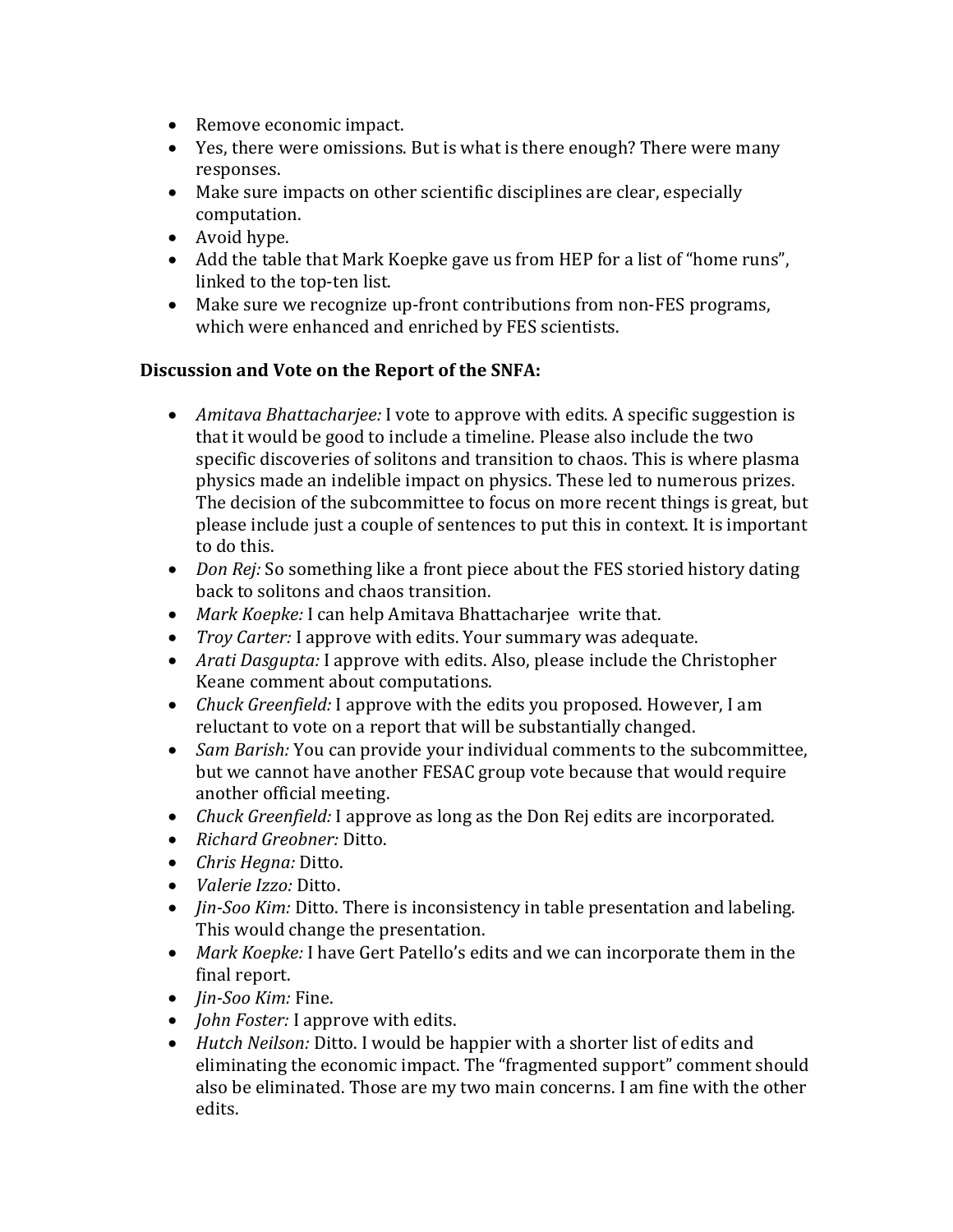- *Gertrude Patello:* I approve with edits.
- *Mark Koepke:* Ditto.
- *Juergen Rapp:* Ditto.
- *Don Rej:* Ditto.
- *Sam Barish:* I suggest eliminating the economic impact, but what about the reference on Page 4, Number 8? Should we omit it or revise it?
- *Mark Koepke:* We will eliminate the table, but keep the references.
- *Sam Barish:* Without the table, Appendix B has no content.
- *Mark Koepke:* We want to make the point.
- *Greenfield:* Without the table, the rest of Appendix B is okay.
- *Don Rej:* Due to the caveats and complexity, why not just put this in the introduction? It is fine to refer to the 2010 NAS decadal review there.
- *Mark Koepke:* We will get rid of numbers, and therefore the entire appendix. The gist of Number 8 still can be moved up earlier in the text.

# **4. The vote to conditionally approve with edits was unanimous (14-0).**

# **Discussion on mechanics of doing the edits:**

*Don Rej:* I am looking to Amy Wendt for how to parse out the areas. Also, Christopher Keane had some excellent comments on astrophysics and timelines and computations.

- *Amy Wendt:* I would offer to work with the subcommittee members to implement the changes, but would you please send us a list of the requested changes? The list should be as explicit as possible. I and other subcommittee members are willing to make the edits.
- *Mark Koepke:* As with how we handled the Strategic Planning Report last year, may I suggest that you, Don Rej, might work with the subcommittee chair and negotiate the edits. I could fill in if necessary, for perspective. That worked out well with the Strategic Planning report.
- *Don Rej:* That is fine.
- *Amy Wendt:* Fine.
- *Sam Barish:* The vote to approve with edits was unanimous (14-0). Secondly, FES has been thinking of making the report more uniform, polished, and understandable to laymen by using a professional editor. We did that with the FESAC 2014 report. This might make it more suitable for Congress. How would FESAC like to proceed?
- *Mark Koepke:* I echo Hutch Neilson's comment that this is more than good enough. Light editing of English is good enough. The professional editor was helpful on the Strategic Planning Report last year.
- *Hutch Neilson:* Another way to go is to let FESAC wrap up and submit to SC-1, who requested this report, and then let SC-1 produce its own report to Congress.